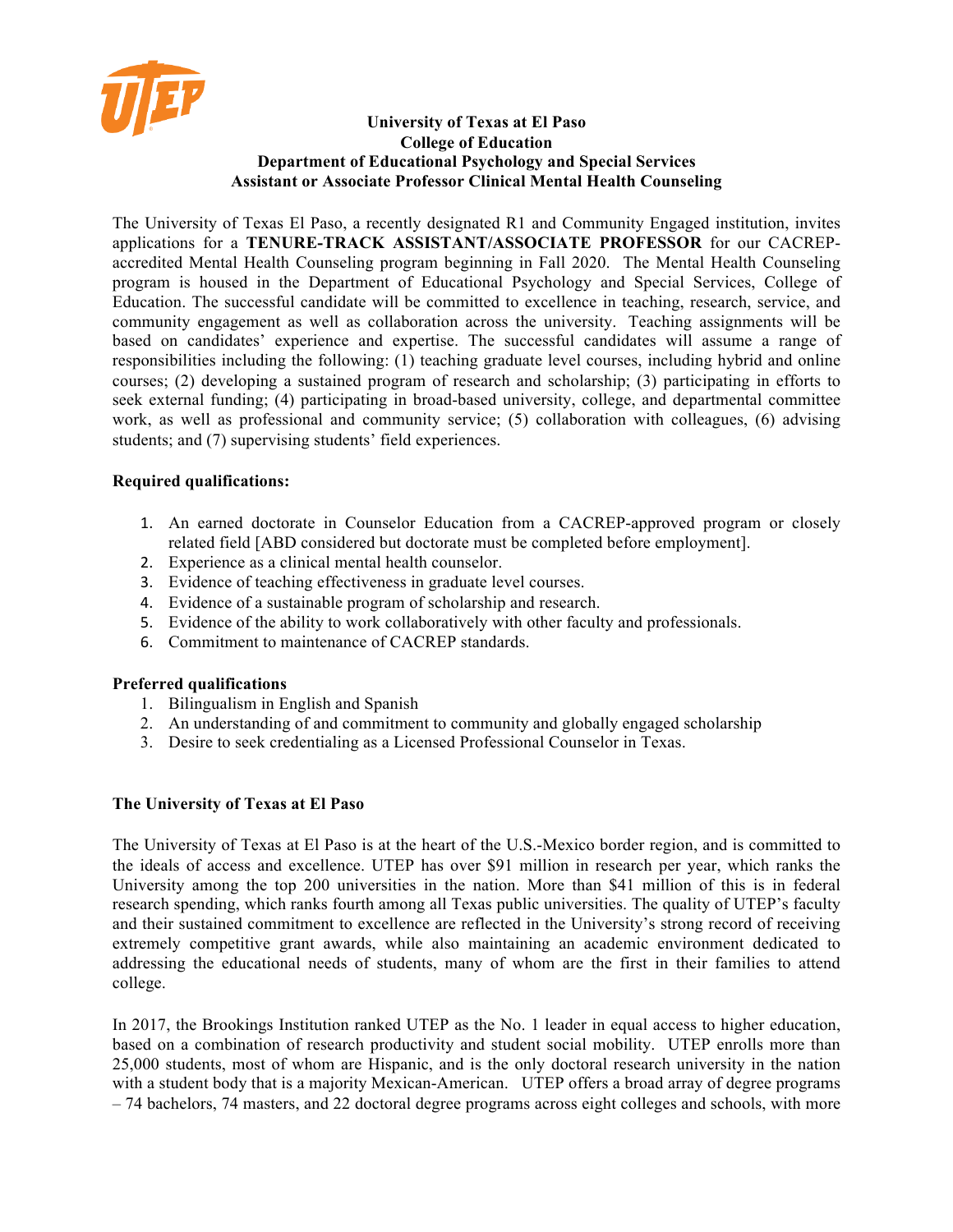in development. UTEP features excellent classroom and laboratory facilities, with construction underway for a state of the art Interdisciplinary Research building which will house interdisciplinary research teams from across campus. UTEP is characterized by its bilingual and bicultural student population, and is the first national research university serving a 21st century student demographic. For more information about UTEP, see this video https://vimeo.com/141958477 and please visit our website: www.utep.edu.

# **El Paso, Texas**

Set against the backdrop of the Franklin Mountains in the Chihuahua Desert, The University of Texas at El Paso is located along the U.S.–Mexico border in one of the largest binational communities in the world. El Paso is a highly livable, bicultural community of almost 700,000 people that offers affordable homes and attractive neighborhoods. El Paso experiences more than 300 days of sunshine annually, and residents enjoy outdoor activities year-round. This location offers an ideal venue for academic programs and research studies on topics of national interest such as bilingual education/language acquisition, border environment and immigration, environmental sustainability and infrastructure, health disparities, and international trade and commerce.

As the region's center for intellectual capital, UTEP has awarded about 133,000 degrees since its founding in 1914. UTEP is one of the major economic engines in the Paso del Norte region, adding \$1.4 billion to the local economy annually.

El Paso's active arts and culture community features the state's longest running symphony orchestra, nationally recognized chamber music and film festivals, art galleries, museums, and a full schedule of seasonal events. UTEP adds to the arts and entertainment scene with an award-winning dinner theater, music and dance productions, contemporary and student art galleries, and a natural history museum. For sports fans, the UTEP Miners offer exciting Division I-A college athletics at several campus venues: Sun Bowl Stadium, the Don Haskins Center, Kidd Field, University Field and the Helen of Troy Softball Complex. Southwest University Park, located a mile away in lively downtown El Paso, is home to the El Paso Chihuahuas, the Triple-A affiliate of the San Diego Padres, and the El Paso Locomotive, a professional soccer team founded in 2019.

### **Application instructions**

Review of applications will begin on October 16, 2019, and will continue until position is filled. The successful applicant will commence duties Fall 2020 but starting date is negotiable.

Applicants must submit the following information:

- 1) Letter of application that addresses the required qualifications
- 2) Curriculum vita;
- 3) A sample of research publications; and
- 4) Names and contact information of three references (references will not be contacted without the applicant's approval and not until he/she has been selected for an on campus visit).

For questions about the position, you may contact Dr. Paul Carrola, pacarrola@utep.edu,.

To apply, please visit https://www.utep.edu/employment

**SALARY AND BENEFITS:** Salary will be competitive for rank and commensurate with qualifications and experience.